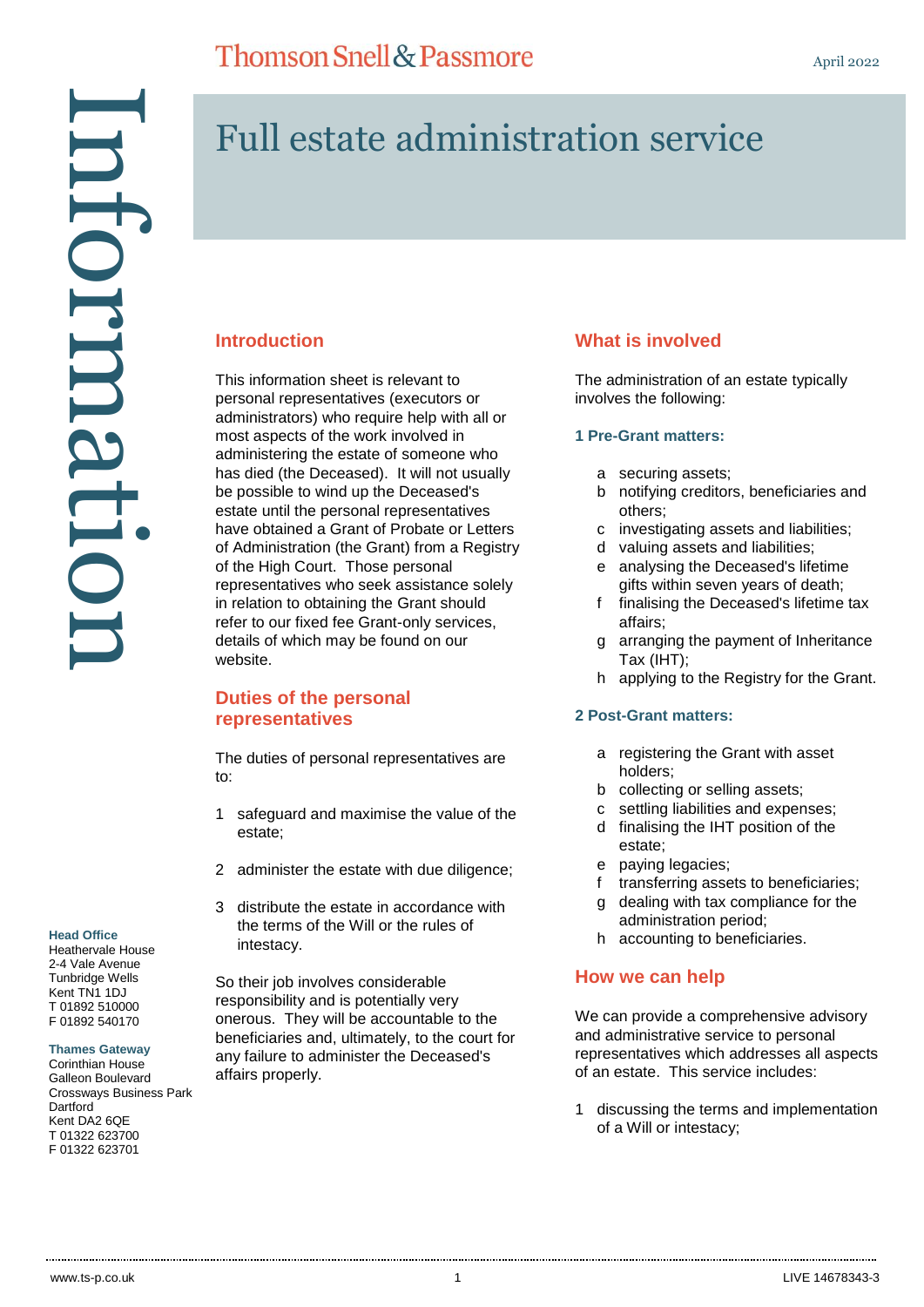# Full estate administration service

- 2 advising on legal procedures and requirements;
- 3 commenting on the responsibilities and risk management of personal representatives;
- 4 considering tax issues for the estate and individual beneficiaries;
- 5 corresponding with all relevant parties including asset holders, creditors, HM Revenue & Customs and beneficiaries;
- 6 completing official forms and preparing necessary documents;
- 7 providing a facility for receipts, payments and deposits through a designated client account;
- 8 assisting planning and decision making by personal representatives;
- 9 negotiating with agencies such as the Valuation Office;

10 maintaining full financial records.

## **Fees**

We charge for our administration service on a quotation basis wherever possible, taking account of what is required in a particular estate. Personal representatives may choose to reserve certain jobs for themselves, in which case our quotation will take account of this. On the other hand if, after our work has started, the personal representatives wish us to take on additional tasks not allowed for in the original quotation, we shall quote separately for these.

Our probate fees are based upon the time we anticipate spending on the estate administration. We do not calculate fees as a percentage of the value of estate assets, although some firms do. We also do not make a separate charge where we act as executor. We aim to provide certainty and consistency in our charging, so that personal representatives and beneficiaries have a clear understanding of our fees and can plan accordingly.

# **Obtaining a quotation**

Personal representatives should contact a member of the probate team by telephone or through our website. Enquirers will have an initial call with a member of our probate team and will be invited to complete a Probate Questionnaire, which is intended to identify issues of particular relevance in a given estate.

Once the completed Probate Questionnaire has been returned, we will provide a specific fee proposal, taking into account the information provided and likely steps which will be required to administer the estate.

Should you wish to take matters forward, we will let you know the next steps to be taken, at the same time confirming the fee proposal and setting out clearly which elements of the estate administration are to be undertaken by ourselves and which elements (if any) are to be dealt with by the personal representatives.

We appreciate that losing a loved one is extremely difficult and stressful. We are here to help navigate you through what can sometimes be a tangled web, identifying the estate and the next steps to administer. If you are not able to complete the Probate Questionnaire, we will offer you an initial